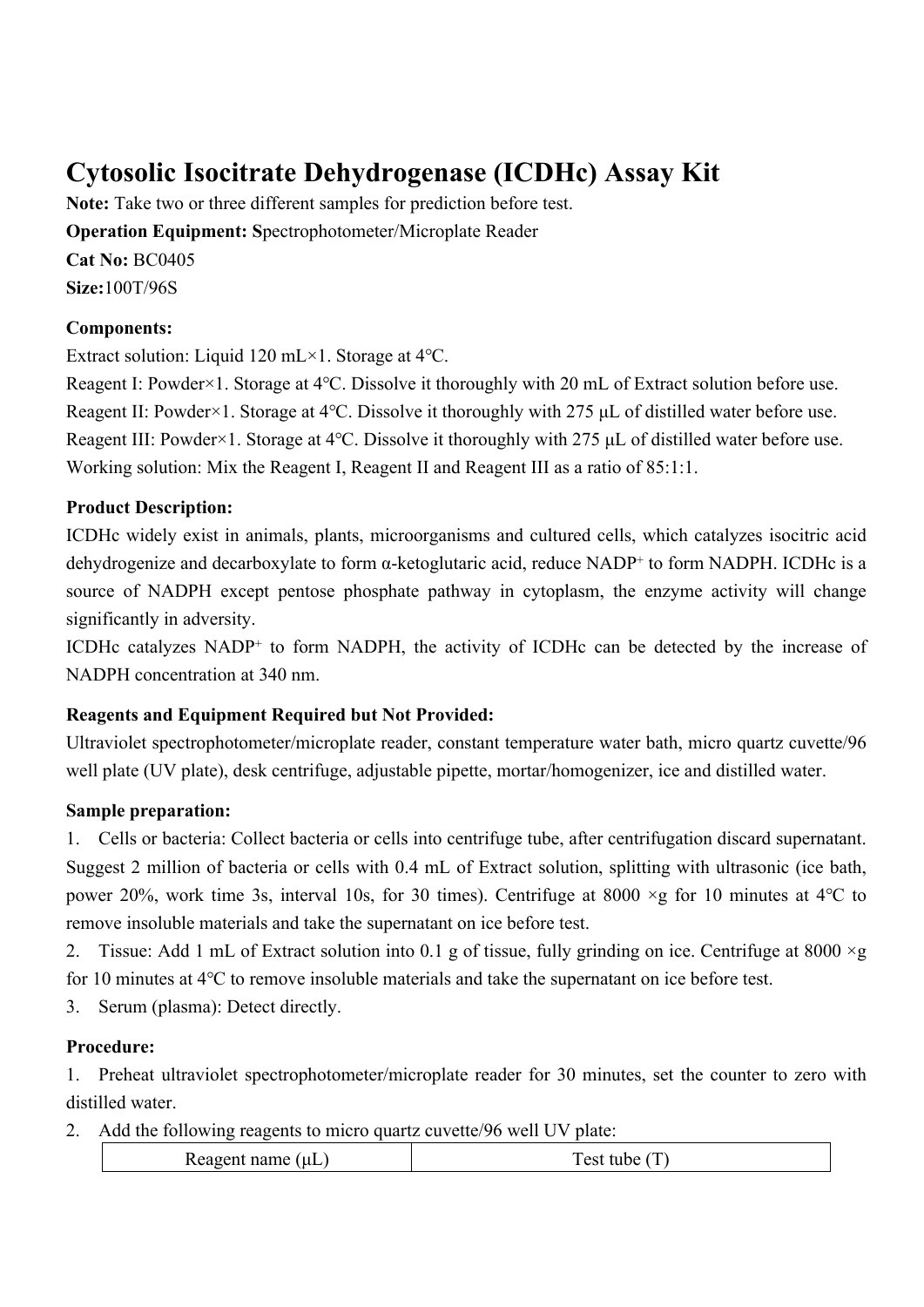| Working solution |  |
|------------------|--|
| sample           |  |

Add working solution and sample to micro quartz cuvette or 96 well flat-bottom UV plate. Mix thoroughly and timing, measure the absorption at 340 nm at 20s recorded as A1, then put the micro quartz cuvette and react solution to 37℃ water bath for 2 minutes. Take out and dry it quickly, detect the absorbance at 340 nm at 140s, recorded as A2, calculate  $\Delta A = \Delta A_2 - \Delta A_1$ .

## **Calculation:**

## **A. micro quartz cuvette:**

## **a. Serum (plasma)**

Unit definition: One unit of enzyme activity is defined as the amount of enzyme catalyzes the production of 1 nmol of NADPH per min in react system every milliliter of serum (plasma).

ICDHc (U/mL)=(ΔA÷d÷ε×Vrv×10<sup>9</sup> )÷Vs÷T=1608×ΔA

# **b. Tissue:**

# **1) Protein concentration:**

Unit definition: One unit of enzyme activity is defined as the amount of enzyme catalyzes the production of 1 nmol of NADPH per min in react system every milligram of tissue protein.

ICDHc (U/mg prot)=(ΔA÷d÷ε×Vrv×10<sup>9</sup>)÷(Cpr×Vs)÷T=1608×ΔA ÷Cpr

# **2) Sample weight**

Unit definition: One unit of enzyme activity is defined as the amount of enzyme catalyzes the production of 1 nmol of NADPH per min in react system every gram of tissue.

ICDHc (U/g weight)=(ΔA÷d÷ε×Vrv×10<sup>9</sup> )÷(W÷Ve×Vs)÷T=1608×ΔA ÷W

## **c. Bacteria or cells:**

# **1) Protein concentration:**

Unit definition: One unit of enzyme activity is defined as the amount of enzyme catalyzes the production of 1 nmol of NADPH per min in react system every milligram of tissue protein.

ICDHc (U/mg prot)=(ΔA÷d÷ε×Vrv×10<sup>9</sup> )÷(Cpr×Vs)÷T=1608×ΔA ÷Cpr

# **2)Density of bacteria or cell:**

Unit definition: One unit of enzyme activity is defined as the amount of enzyme catalyzes the production of 1 nmol of NADPH per min in react system every 10000 bacteria or cells.

ICDHc (U/10<sup>4</sup> cell)=(ΔA÷d÷ε×Vrv×10<sup>9</sup>)÷(500×Vs)÷T=3.2×ΔA

Cpr: Sample protein concentration (mg/mL);

W: Sample weight(g);

Vs: Enzyme solution volume (mL), 0.01 mL;

Ve: Extract solution added volume(mL), 1 mL;

Vrv: Total reaction volume, 1 mL;

T: Reaction time (min), 2 minutes;

500: Cells or bacteria amount, 5 million;